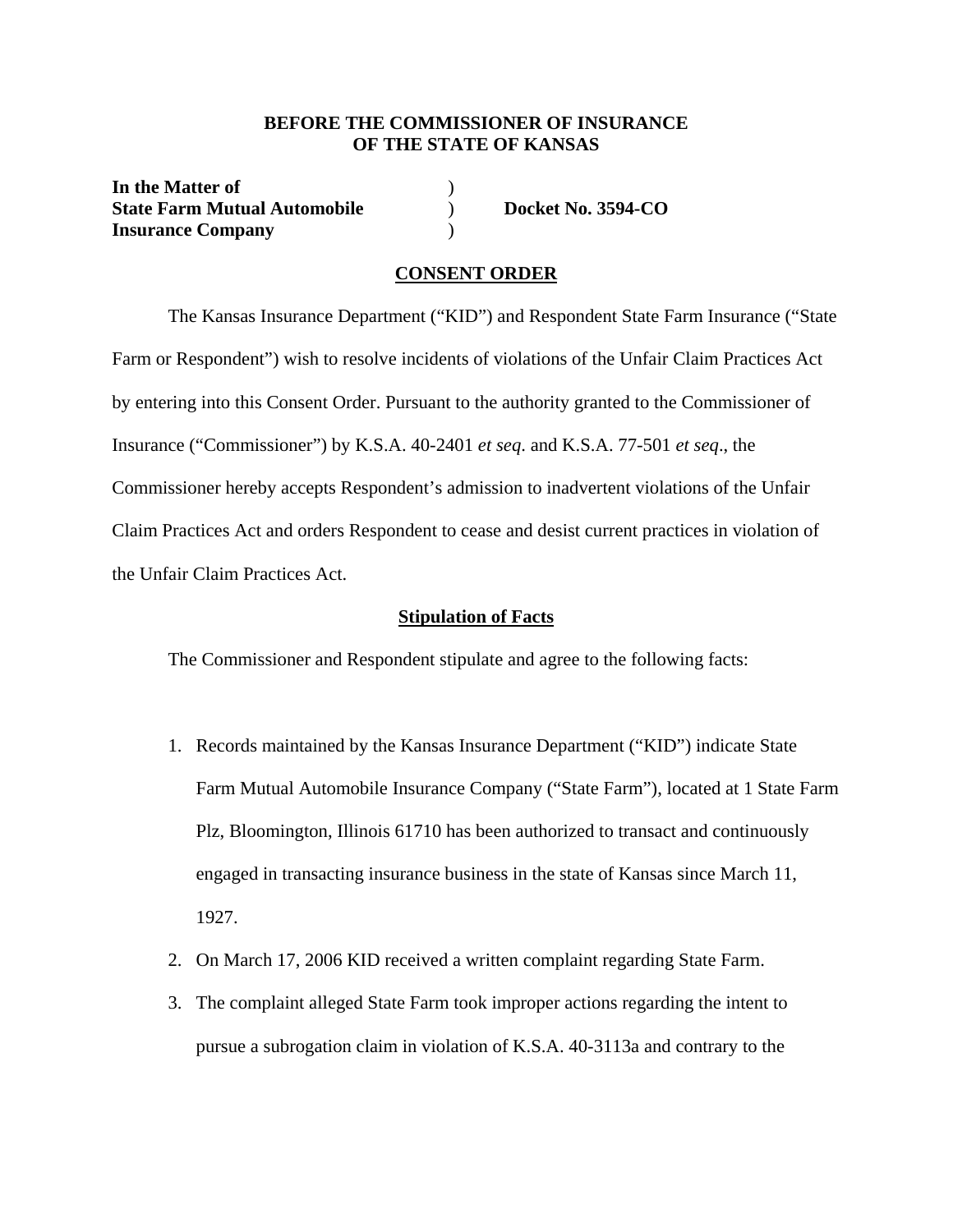precedent established by the Kansas Appellate Court in *Foveaux v. Smith*, 17 Kan. App. 2d 685, 43 P.2d 283 (1992).

- 4. State Farm acknowledged it took improper action by providing notice of subrogation prior to the 18-month period specified by K.S.A. 40-3113a(c).
- 5. As a result of the complaint, KID Representative Scott Smith requested State Farm determine how many similar violations had occurred.
- 6. On August 21, 2006 State Farm responded to Mr. Smith's request via letter stating State Farm had reviewed 1,594 Kansas PIP (Personal Injury Protection) claims and found 715 with inaccurate correspondence in the Subrogation Services office between June 2005 and April 2006.
- 7. The inaccurate responses occurred for various reasons including:
	- a. PIP payments did not meet the \$2000 threshold required for subrogation.
	- b. The loss occurred in a state outside Kansas where PIP may not be subrogated.
	- c. Subrogation efforts commenced before 18 months after the date of loss.
	- d. State Farm did not acknowledge the interests of the insured's attorney during the 18 month period following the loss.
- 8. State Farm took remedial action to correct the inaccurate correspondence by sending letters to insured or their attorneys alerting them to the errors.
- 9. In 18 claim files where State Farm received collections on files inappropriately, the recoveries were refunded appropriately.
- 10. State Farm instituted the following measures to ensure future compliance with Kansas law: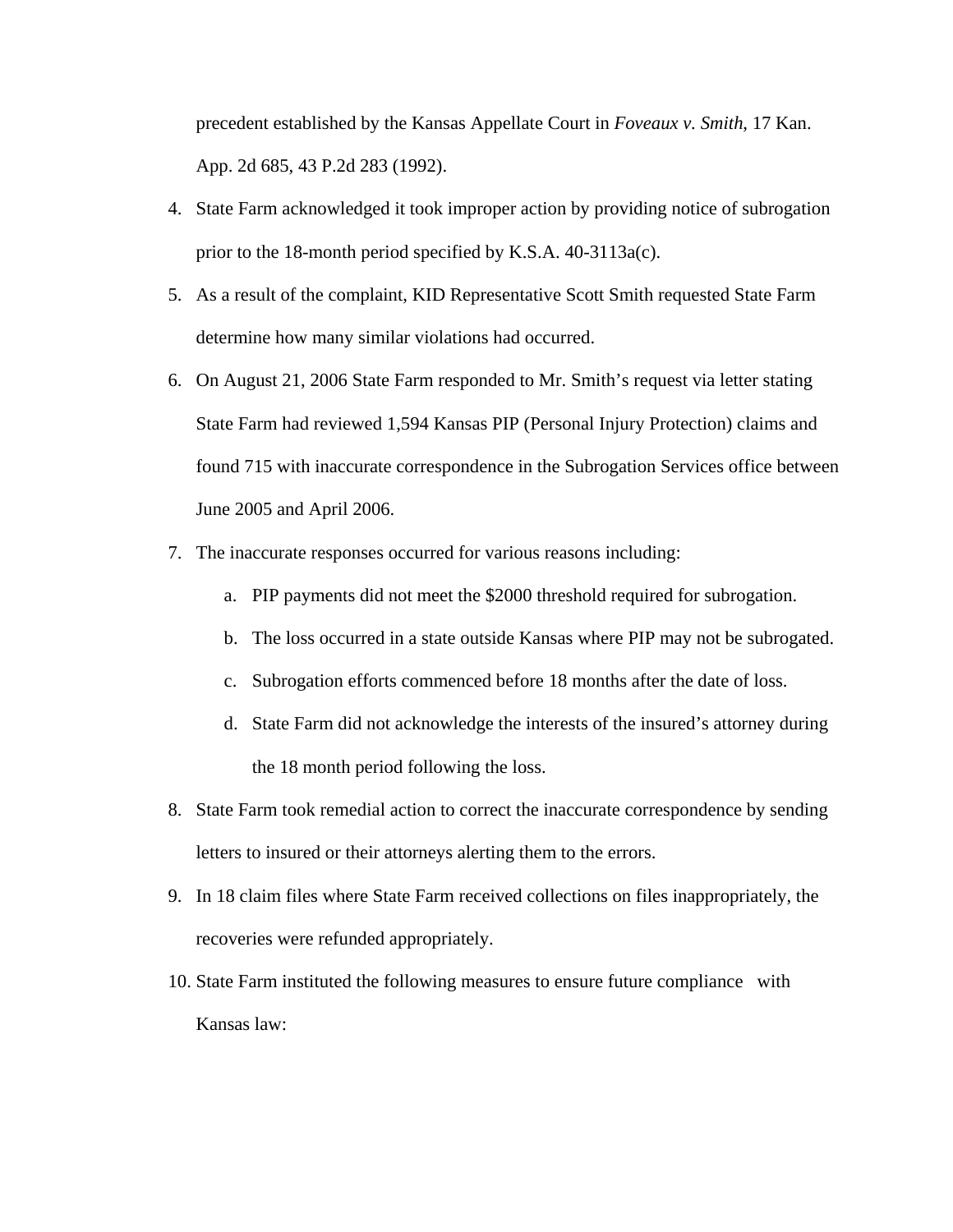- a. Designed, implemented, and completed a new training program for all claim handling associates in the State Farm Birmingham Subrogation Services operation in June 2006.
- b. Ceased utilizing the letter referenced in the complaint on May 11, 2006 and developed a new correspondence package.

# **Applicable Law**

K.S.A. 40-103 states, in pertinent part:

"The commissioner of insurance shall have general supervision, control and regulation of corporations, companies, associations…or persons authorized to transact the business of insurance, indemnity or suretyship in this state and shall have the power to make all reasonable rules and regulations necessary to enforce the laws of this state relating thereto."

K.S.A. 40-3113a states, in pertinent part:

- (a) "When the injury for which personal injury protection benefits are payable under this act is caused under circumstances creating a legal liability against a tortfeasor pursuant to K.S.A. 40-3117 or the law of the appropriate jurisdiction, the injured person, such person's dependents or personal representatives shall have the right to pursue such person's remedy by proper action in a court of competent jurisdiction against such tortfeasor."
- (c) "In the event an injured person, such person's dependents or personal representative fails to commence an action against such tortfeasor within 18 months after the date of the accident resulting in the injury, such failure shall operate as an assignment to the insurer or self-insurer of any cause of action in tort which the injured person, the dependents of such person or personal representative of such person may have against such tortfeasor for the purpose and to the extent of recovery of damages which are duplicative of person injury protection benefits."

## K.S.A. 40-3117 states, in pertinent part:

"In any action for tort brought against the owner, operator, or occupant of a motor vehicle or against any person legally responsible for the acts or omissions of such owner, operator or occupant, a plaintiff may recover damages in tort for pain, suffering, mental anguish…because of injury only in the event the injury requires medical treatment of a kind described in this act as medical benefits having a reasonable value of \$2,000 or more…Any person who is entitle to receive free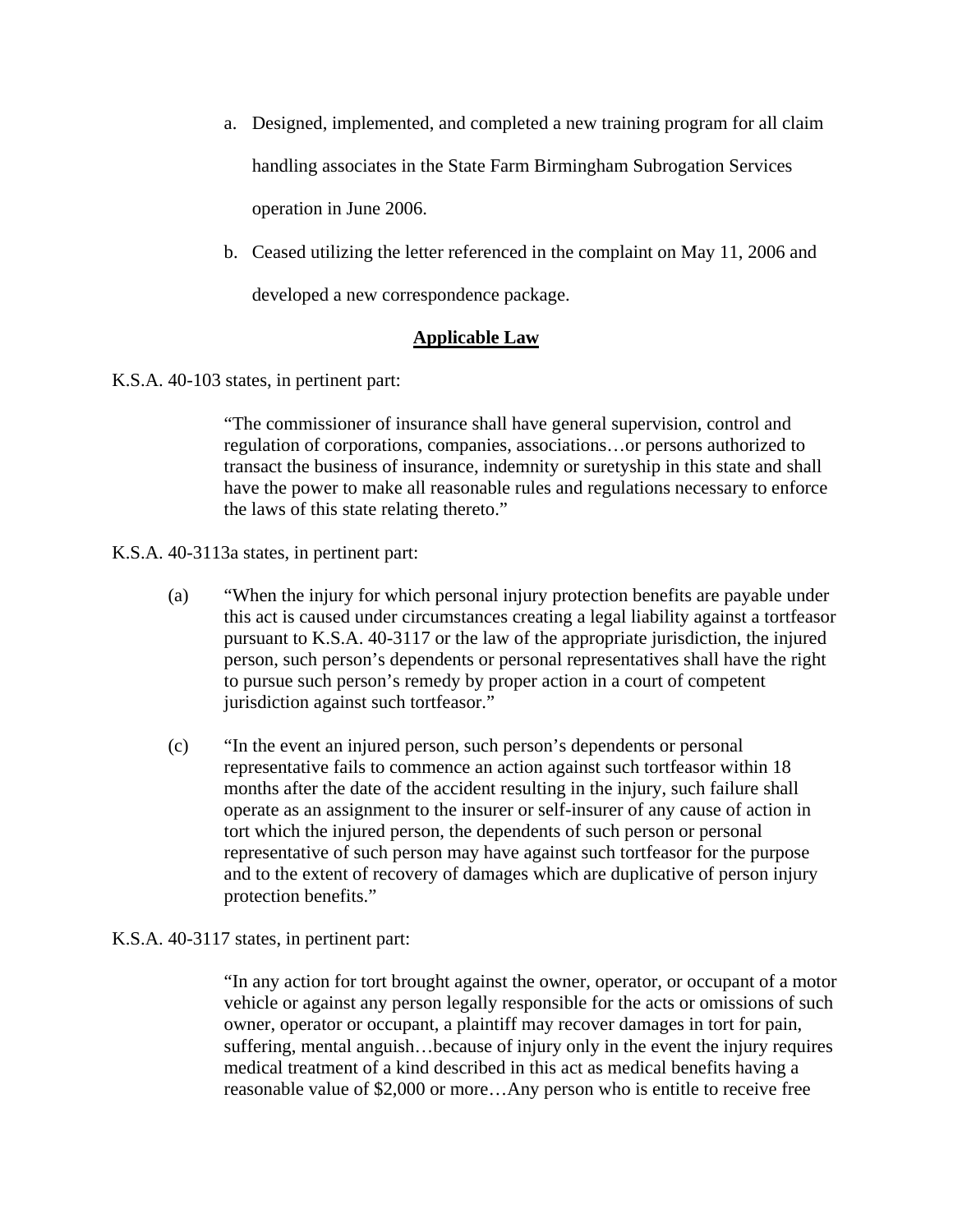medical and surgical benefits shall be deemed in compliance with the requirements of this section upon a showing that the medical treatment received has an equivalent value of at least \$2,000..."

#### **Conclusions of Law**

Based upon the Findings of Fact and Applicable Law enumerated in Paragraphs #1 through #10 above:

## **IT IS, THEREFORE, ORDERED BY THE COMMISSIONER OF INSURANCE:**

- a. On March 17, 2006, the Kansas Insurance Department ("KID") received a written complaint against State Farm Mutual Automobile Insurance Company ("State Farm") alleging violations of the Kansas Insurance Code.
- b. State Farm admitted violations of the Kansas Insurance Code as a result of the complaint.
- c. KID Representative Scott Smith contacted State Farm and requested State Farm account for the number of similar errors which had occurred.
- d. State Farm responded via letter on May 26, 2006 and August 21, 2006 and reported 715 violations after surveying 1,594 Kansas PIP files processed between June 2005 and April 2006 in its Birmingham, Alabama Subrogation Services operation.
- e. As a result of the errors, State Farm instituted various measures designed to address the problems including sending corrective letters to claimants.
- f. State Farm designed and implemented a new training program for all claim handling associates in the Birmingham Subrogation Services operation in June 2006.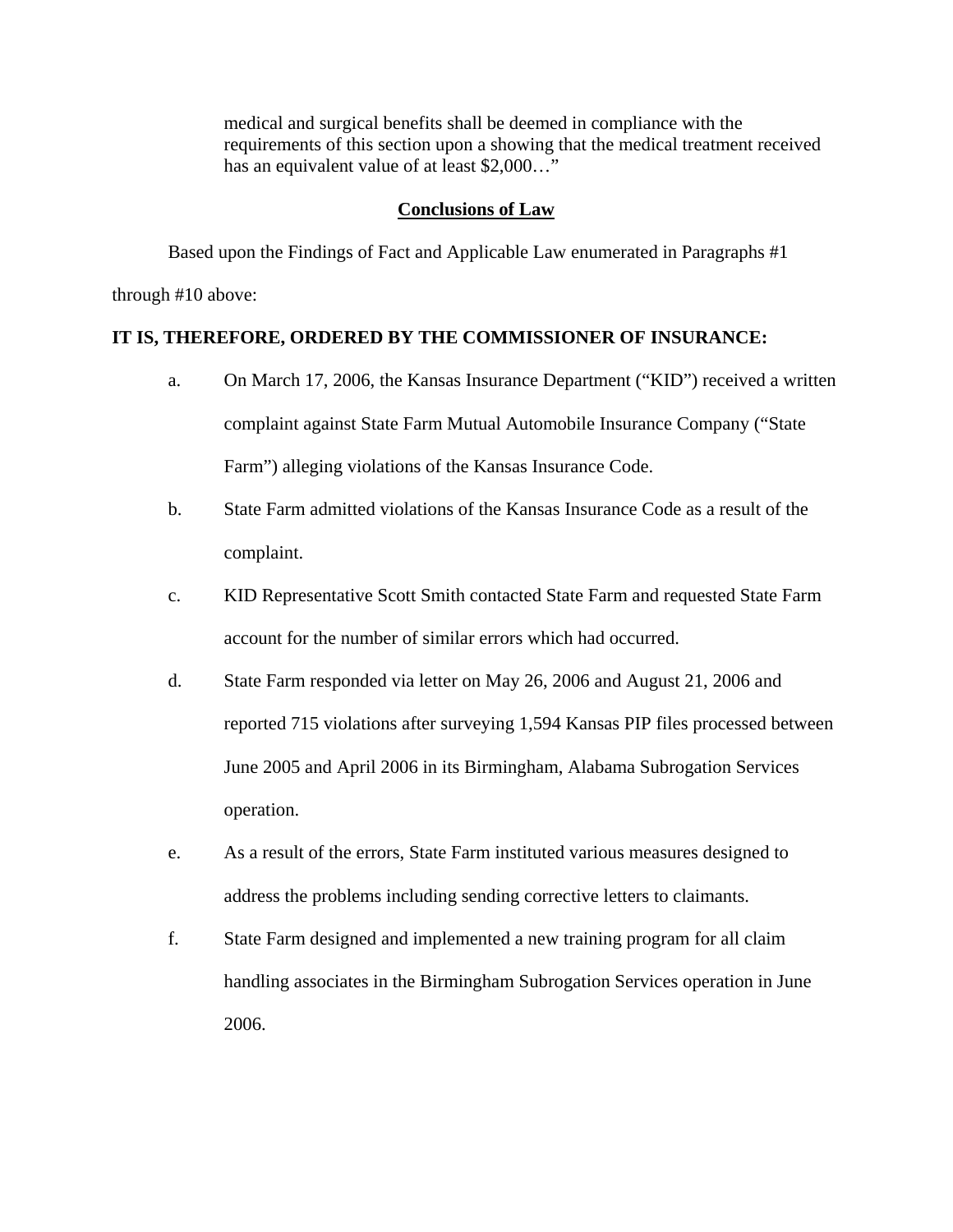- g. State Farm developed a new correspondence package including new compliant letters. Additionally, State Farm ceased utilizing the letter referenced by the complainant.
- h. State Farm provided KID with a summary of corrective actions taken upon review of Subrogation Services operation.
- i. In light of the extensive measures taken by State Farm to remedy violations committed in the State Farm Birmingham, Alabama Subrogation Services operation, the Commissioner hereby admonishes State Farm and orders State Farm to cease and desist any practices in violation of the Kansas Insurance Code or applicable provisions of the Kansas Administrative Code.
- j. State Farm is hereby ordered to continue its current practice of monitoring and training employees in its Birmingham, Alabama Subrogation Services operation regarding the Kansas Insurance Code and the Kansas Administrative Code.

#### **NOTICE OF RIGHTS**

 State Farm Mutual Automobile Insurance Company ("State Farm") is entitled to a hearing pursuant to K.S.A. 77-537, of the Kansas Administrative Procedures Act. If State Farm desires a hearing, the company must file a written request for a hearing with:

 John W. Campbell, General Counsel Kansas Insurance Department 420 S.W.  $9^{th}$  Street Topeka, Kansas 66612

 This request must be filed within fifteen (15) days from the date of service of this Order. If State Farm requests a hearing, the Kansas Insurance Department will notify the company of the time and place of the hearing and information on the procedures, right of representation, and other rights of parties relating to the conduct of the hearing, before commencement of the same.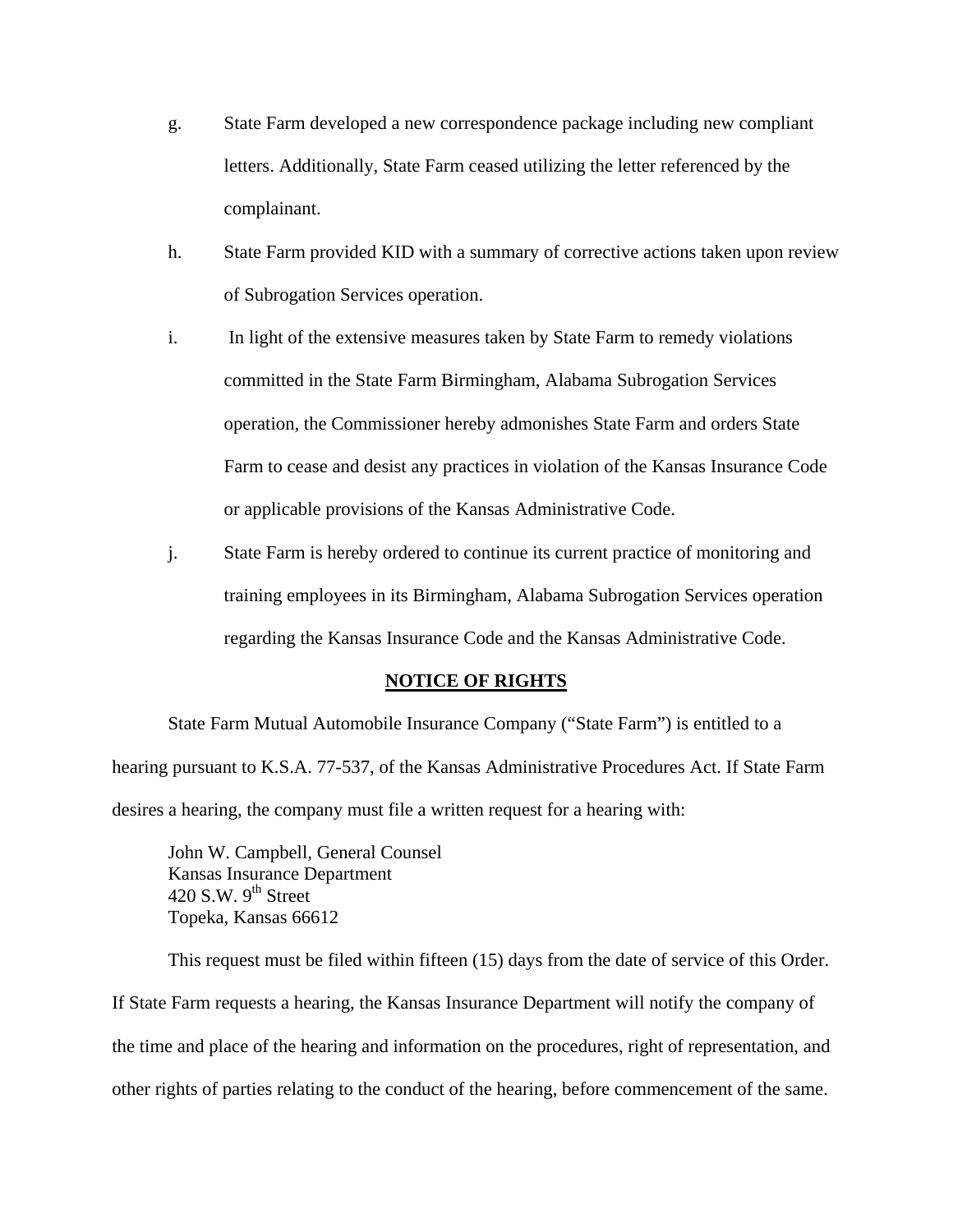If a hearing is not requested in the time and manner stated above, this Consent Order

shall become effective as a Final Order upon the expiration of time for requesting a hearing,

pursuant to K.S.A. 77-613. In the event State Farm files a petition for judicial review, pursuant to

K.S.A. 77-613(e), the agency officer to be served on behalf of the Kansas Insurance Department

is:

 John W. Campbell, General Counsel Kansas Insurance Department 420 S.W.  $9<sup>th</sup>$  Street Topeka, Kansas 66612

## **IT IS SO ORDERED THIS \_27th\_ DAY OF NOVEMBER, 2006, IN THE CITY OF TOPEKA, COUNTY OF SHAWNEE, STATE OF KANSAS.**



| <b>NUMBER OF</b><br>$-402$ | /s/ Sandy Praeger                |
|----------------------------|----------------------------------|
| OLDARTMEN                  | <b>Sandy Praeger</b>             |
| atATED.                    | <b>Commissioner of Insurance</b> |
| الايوران                   | BY:                              |
|                            |                                  |

|                   | $/s$ John W. Campbell |
|-------------------|-----------------------|
|                   | John W. Campbell      |
| <b>CALLING OF</b> | General Counsel       |

APPROVED:

 $\angle$ s/ David Hernandez David Hernandez Assistant Vice-President State Farm Mutual Automobile Insurance Co.

 $/s/$  Zachary J.C. Anshuta Zachary J.C. Anshutz Staff Attorney, Kansas Insurance Department